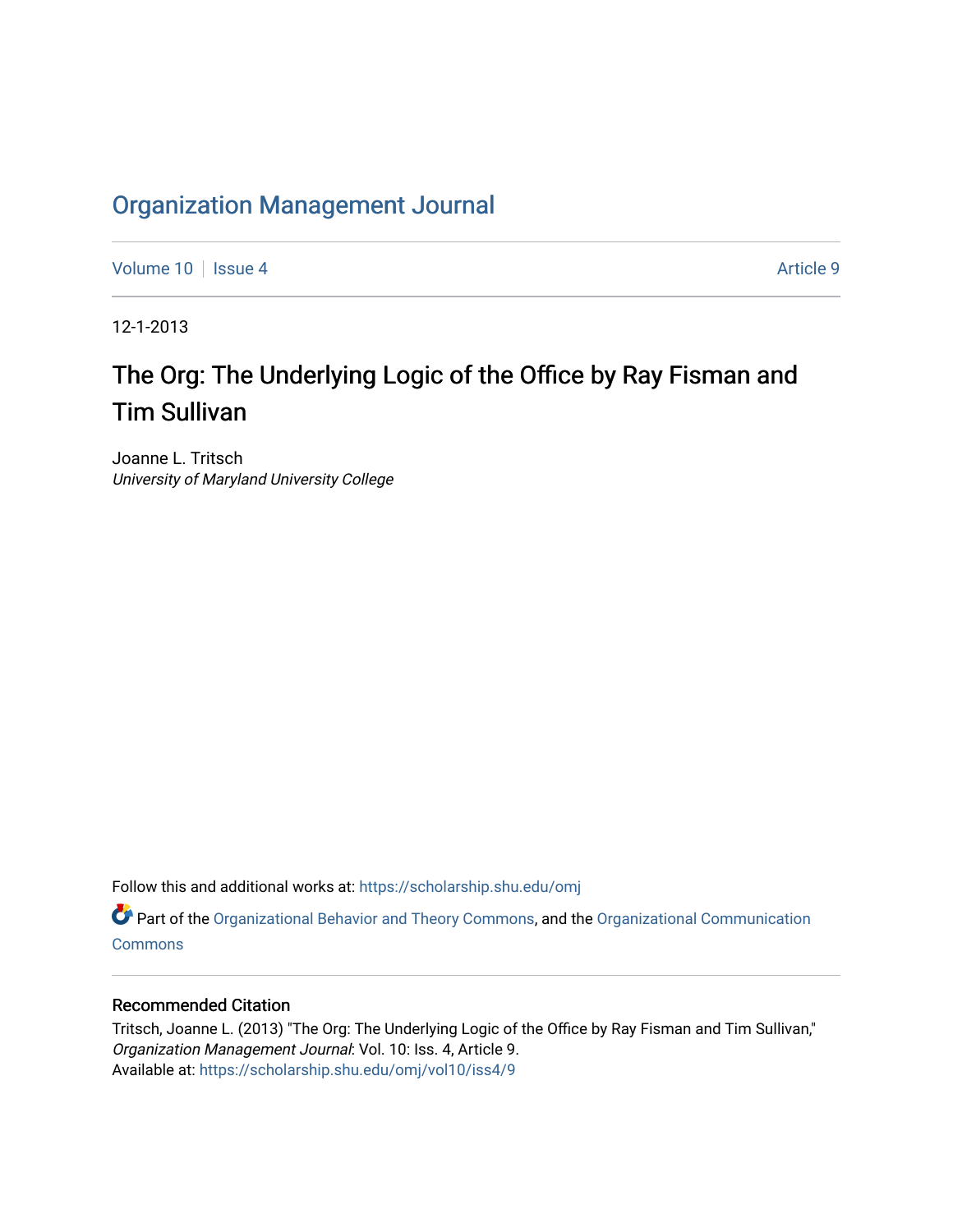

### *The Org: The Underlying Logic of the Office* **by Ray Fisman and Tim Sullivan**

Joanne L. Tritsch<sup>1</sup>

<sup>1</sup>*University of Maryland University College, Adelphi, Maryland, USA*

Occasionally it takes a book like Ray Fisman and Tim Sullivan's *The Org: The Underlying Logic of the Office* (2013, Hachette Book Group, New York, NY) to remind us to step back and consider the entire picture when it comes to studying management. It is all too easy to remain immersed in our own individual specialties and to lose sight of the origins of the science of management. As a reminder for us and as a primer for our students, *The Org: The Underlying Logic of the Office* draws from seminal management theorists, more recent research, and current business examples in order to explain why our current organizations (or orgs, using the authors' shorthand) function the way that they do.

Ray Fisman is the Lambert Family Professor of Social Enterprise and co-director of the Social Enterprise Program at Columbia University's Business School, and Tim Sullivan is the editorial director of the Harvard Business Review Press. The authors pool their expertise to come up with a book that not only tells but also shows us, the readers. The book comprises an interesting and fascinating mix of theories, including those of Ronald Coase, Frederick Taylor, and Henry Mintzberg, diverse examples such as business cases of McDonald's, The Baltimore Police Department, and Al Qaeda, and experiments involving game theory and the Prisoner's Dilemma. By presenting such a wide platform and canvas, the authors garner support for their own theories about the org. The book provides a fleshed, well-crafted exposition about the logic of organizational life.

The book is organized around the decisions required to start a formal organization. We are introduced to Scott Urban, an artisan designer of hand-crafted frames sold for eyeglasses priced for as much as of \$1000 a pair. The authors discuss some of the trade-offs that Urban would need to consider to expand his sole proprietorship. They provide a quick review of the crucial business choices made by Bill Hewlett and Dave Packard that decided HP's fate, leading it to its current status. The duo take the long route scrutinizing the evolution of the company from its famous garage-based origins through 2011, when the

increasing focus on shareholders resulted in HP's layoff of 27,000 employees.

Starting with the origins of management theory, Fisman and Sullivan dig deep, detailing the choices made as organizations mature and grow. They contend that the key reason orgs make such diverse choices switching from in-house production to outsourcing is the underlying cemented presence of logic in both arguments. Each time a product or process changes hands, revenue is generated; however, specialization costs money as well. The authors effectively and skillfully use examples of Adam Smith's "invisible hand" and Ronald Coase's "The Nature of the Firm" as explanations of what goes on inside the firm. They claim in their book, "As companies boost production or expand across product lines, work stays in the org up to the point where escalating costs of management and coordination outstrip the costs and headaches of dealing with outside suppliers. Then the market takes over" (p. 32). Although this explanation may not be earthshattering news, it does serve a dual purpose of reminding and starting a fruitful discussion about government contractors and the perils that may be encountered.

Fisman and Sullivan move on to examine some of the decisions that are needed when designing jobs for the org. Using the experiences of Peter Moskos, a PhD candidate at Harvard who joined the Baltimore City Police Department as a rookie patrolman in order to get a firsthand view of that org, the authors discuss the challenges of evaluation and incentive programs. In discussing what gets done inside the org, the authors point out that "the jobs that stay inside the org are the hard ones; hard to measure, hard to define, and hard to do" (p. 36). A corollary to this is that these jobs are also hard to manage. The authors use the example of Baltimore City Police Department's burglary, homicide, and detectives divisions to emphasize the importance of specialization and the rewards of teamwork. When reviewing the value of CompStat, the computerized statistic program that revolutionized New York City's approach to fighting crime, the authors point out that even though lower crime rates may be every city's ultimate goal, the process of rewarding policemen for crimes that have not been committed poses both a job design and an incentive challenge.

Managers in the org need to—contrary to the advice "first, do no harm"—adopt policies that do the least amount of harm.

Address correspondence to Joanne L. Tritsch, University of Maryland University College, 3501 University Blvd. East, Adelphi, MD 20783, USA. E-mail: tritsch@gmail.com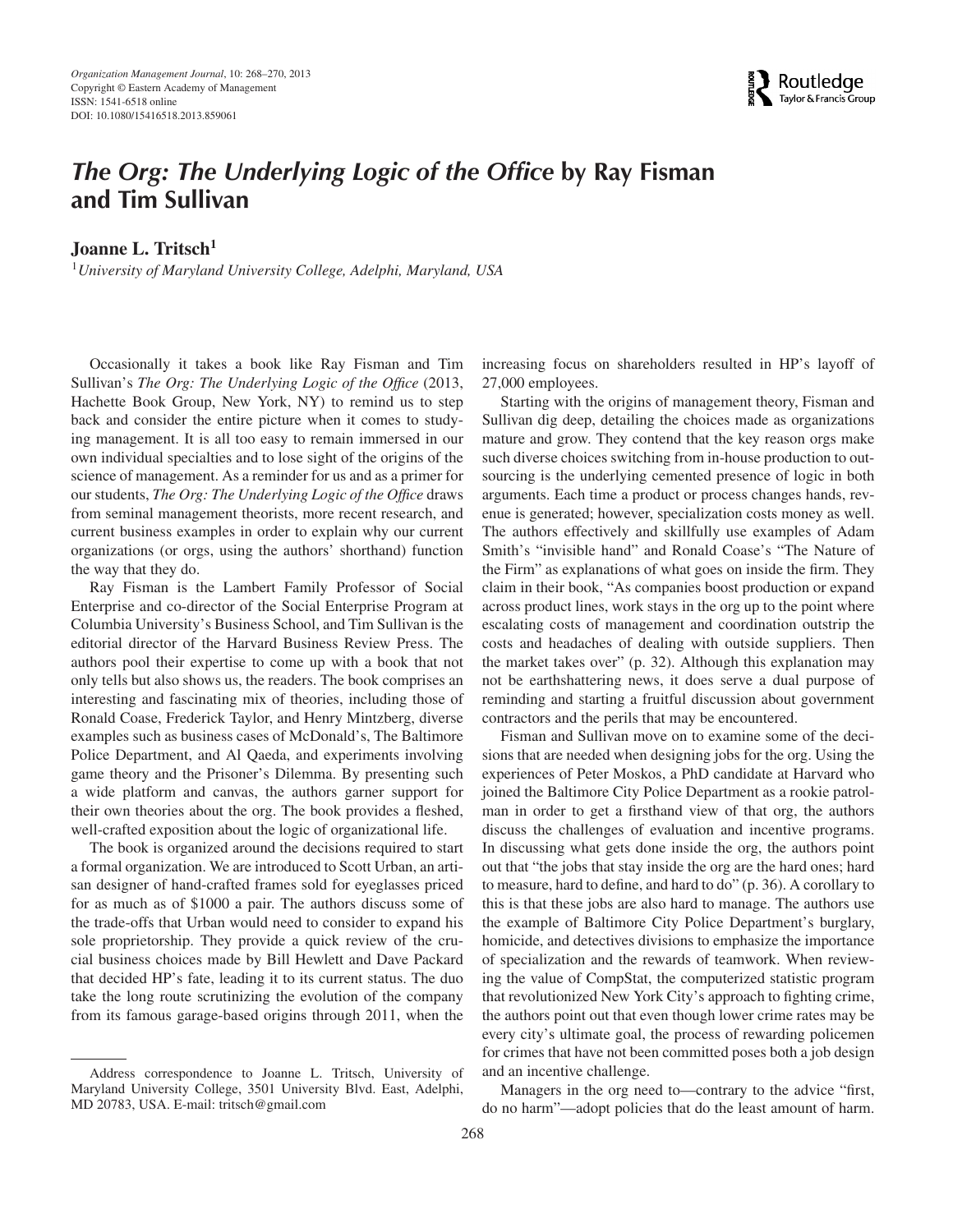Fisman and Sullivan (p. 51) write, "The objective isn't to make the problems go away, but to reduce the extent to which incentives misfire." As a further illustration of misfired incentives, the authors discuss the mortgage meltdown of 2008 where the incentives surrounding loan approvals and denials clouded common sense. Reminding the reader that "you get what you reward," the authors introduce Kayak.com's counterintuitive job alignment process. At Kayak.com, the company's software engineers are also tasked with answering customer service complaint calls. The authors contend that this action is guided by logic that is a form of negative reinforcement. To avoid a negative of customer service complaint calls, engineers engage in diligent work. And as the authors ask, who could be better positioned to make changes to a system that customers cannot master?

The elements may seem fairly basic, but aligning people so that they are contributing to the organization and its goals proves to be a huge challenge for many orgs. Zappos.com offers a unique feature during new-employee training. At some point in their training, new hires are offered \$2,000 to leave the company right then. Short of testing employees' loyalty with monetary incentives, Fisman and Sullivan explore other possibilities. The authors turn to a detailed discussion of the Methodist Church. They detail the church's reliance on intrinsic and extrinsic motivation to keep its ministry focused on the larger task of fulfilling its mission. Some preliminary calculations are presented showing an analysis of the cost of attracting and keeping new congregants.

Fisman and Sullivan draw upon Proctor & Gamble (P&G) as an example of organizational efficiency. Reviewing the rise in popularity of the M-form where "largely autonomous operating divisions for soap, toiletries, and foods were given authority to develop, manufacture, and market their own products relatively unimpeded by a central P&G bureaucracy" (p. 86), the authors point out how redundancies often result from using such an org structure, which in turn can give rise to ideas of centralization or even matrix management. Touted by Columbia University professor Dr. Leonard Syales, at P&G matrix management was seen as a new form for the org that combined the best of all previous structures. Unfortunately, that particular solution for P&G led to problems involving managers pursuing shared resources for sometimes competing objectives. In 1998 P&G replaced matrix management with "Organization 2005," in order to become "an agile, nimble force of innovation" (p. 89). As the examples chosen by Fisman and Sullivan illustrate, getting the org right "involves lots of trial, lots of error, and the occasional epic failure, even with the best-intentioned efforts by the smartest managers" (p. 91).

The balance between innovation and the efficiencies of scale is the topic discussed in the chapter "In Praise of Squelching Innovation." The authors explore the dichotomy as "the tension inherent between centralization and innovation; *...* ways of seeding creativity and imagination amid the crushing burden of rules and the culture of following orders" (p. 94). The authors examine the ever-increasing hurdles to innovation at McDonald's. As a counterpoint to the days when it was seemingly simple for McDonald's franchisees to help create the Egg McMuffin and Filet-o-Fish, the authors explain that despite testing up to 1,800 new recipes each year, creativity may appear stifled because the stakes are so much greater. The authors conclude that a consequence of standardization is that "variability has come to be seen as the enemy of the good (and profits) in Corporate America" (p. 110). When discussing errors in parts per million à la Six Sigma, it can be easy to forget that innovation is also variation.

As a way to achieve variation within a larger process, the authors introduce the concept of Lockheed Martin's Skunk Works, originally an innovation task force named for its physical location outside of the main building, now used to "describe any autonomous group within a larger org" (p. 113). The org is now so large that work-arounds are needed to achieve a little freedom within a bureaucracy. Whether it is a sad compromise or not, the authors note that most orgs find a solution by separating out their own Skunk Works and putting "some checks and balances into unbridled innovation, stifling some creativity and initiative but ensuring that things don't get out of hand" (p. 117). The delicate balance needed to keep the org healthy continues.

Fisman and Sullivan then briefly map the evolution of organizational science. They provide a recap of the evolution of the org from Chandler to Taylor. This serves to reinforce that the fundamental logic behind the role of org managers continues to be to process information "to be passed up and down the org chart, to extend the control of the owners and to filter and sort employee intelligence" (p. 146). The authors remind us that the org chart was invented in 1855 by Daniel McCallum of Erie Railway to keep track of men and resources, a way to track the men who manipulated the materials. Fisman and Sullivan argue that it is this flow of information up the organizational chart that continues to distinguish modern organizations, requiring their managers' attendance at what may often appear to be an endless series of meetings.

The authors take us, the readers, back to 1975—back to the time of Henry Mintzberg's early work, which examined what mangers did with their time at work. The authors remark that this work has not changed. Meetings are still the backbone of a manager's day. Fisman and Sullivan state that the meeting "remains the most effective way of gathering details of what's really going on around the org, and for spreading the CEO's vision, unadulterated by garbled retelling, to his many minions" (p. 162). Because there is so much data, meetings serve as the platform to hear and to present the truth (or the org's version of it), and to then process the information so that it can be passed on to the next level of the org. The goal remains to have those at the top get "just the repackaged and aggregated information they need to make high-level strategic decisions" (2013, p. 163). But as we know from the children's game "Whisper Down the Lane," that goal is not always realized. When the information